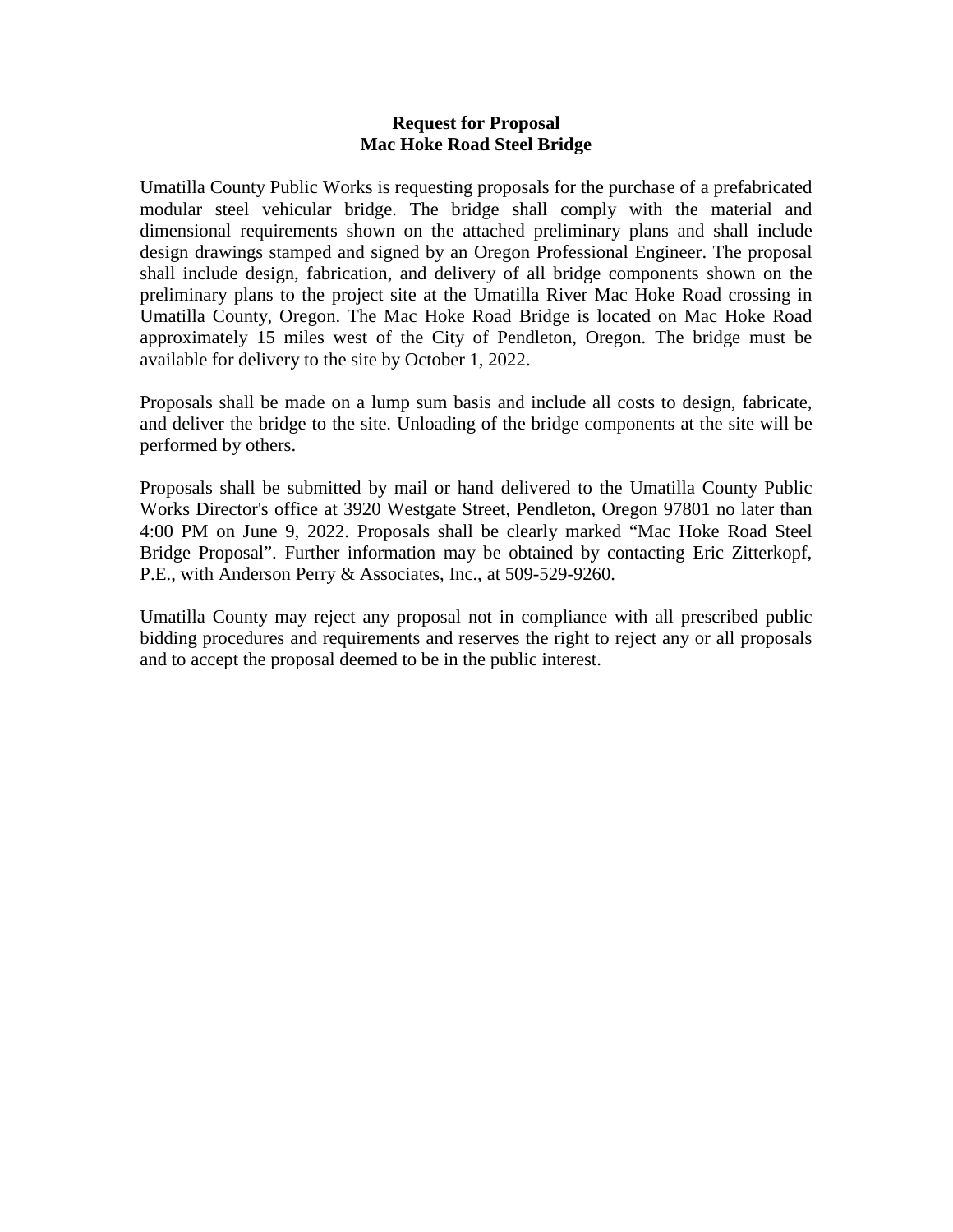



# STRED PROFESS<br>
I STRED PROFESS<br>
I STRED PROFESS<br>
PROFESS I 1, 200 PM  $\frac{1}{2}$ REGIS **MA**C  $R_{\rm 2}^{\rm k}$ IC RI  $N$ ZITTER DEA<br>RENEW  $rac{215}{6-3}$ SIGNED BY E.ZITTERKOPF

- 
- 
- 
- 
- 
- 

R:\Clients\Umatilla County\1379-72 Mac Hoke Bridge\060 Design\1379-72-060-S301A.dwg, 5/17/2022 3:03:54 PM, AutoCAD PDF (General Documentation).pc3

- 
- 
- 
- 
-